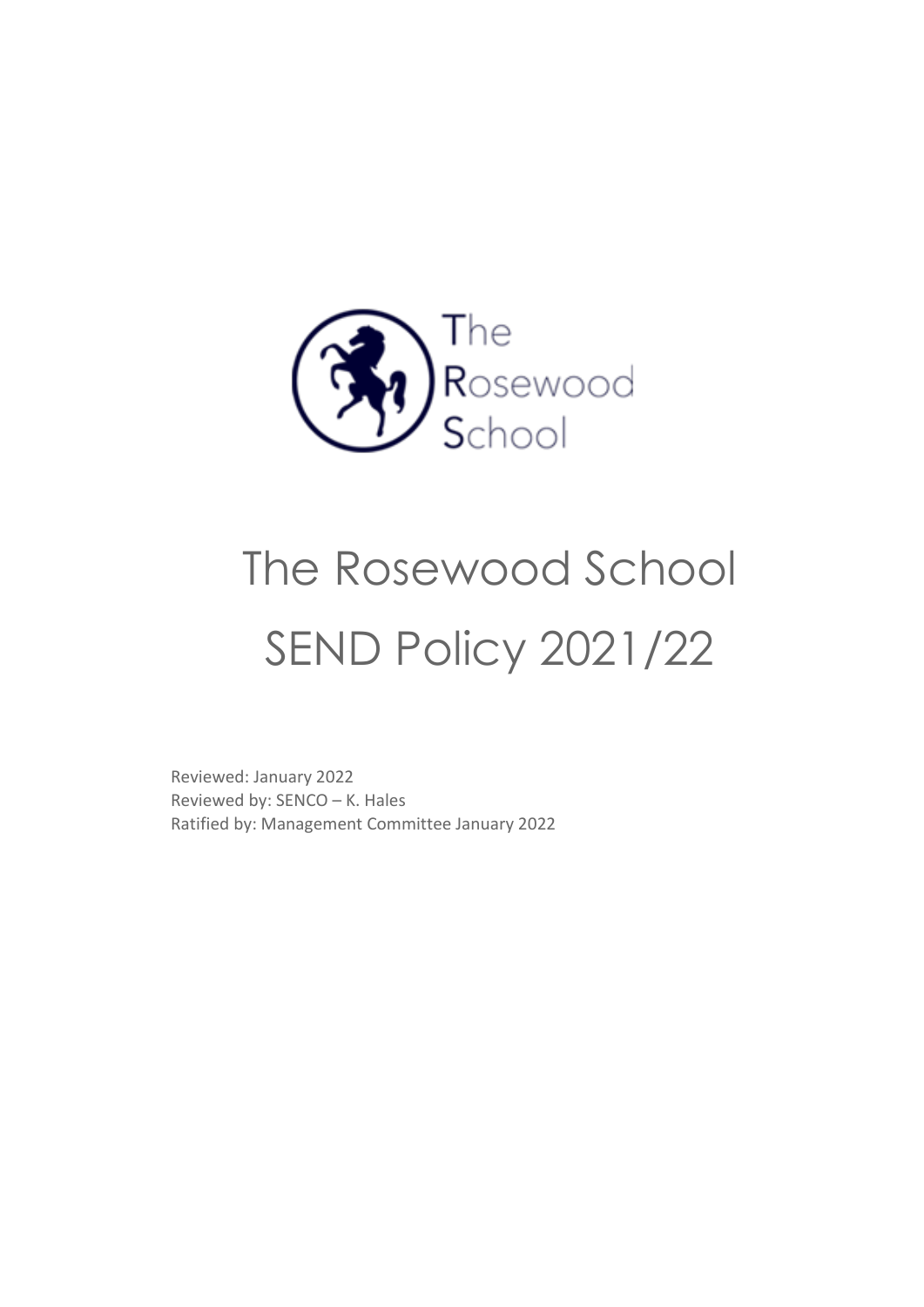**Special Educational Needs & Disability Policy Contents:** 

- **1. Aims**
- **2. Legislation and Guidance**
- **3. Definitions**
- **4. Roles and Responsibilities**
- **5. SEND information report**
- **6. Monitoring arrangements**
- **7. Links with other policies and documents**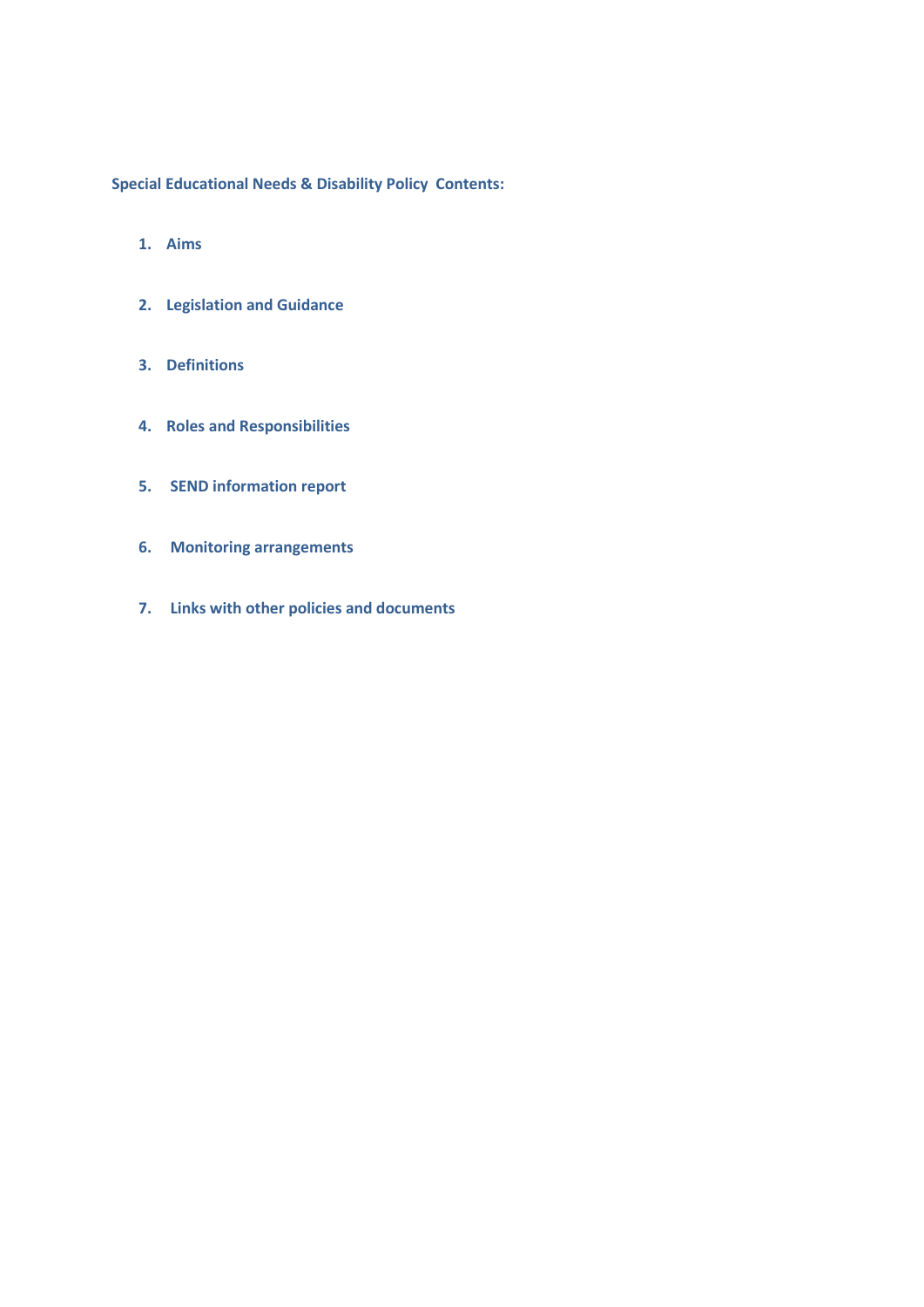#### **1. Aims**

The Rosewood School (TRS, formerly Kent Health Needs Education Service) supports pupils that are identified as having physical and mental health conditions which prevent access to their school. The service is commissioned by the home school with the aim of supporting pupils in returning to mainstream education in a timely and appropriate fashion. Pupils remain on the educational roll of the home school and are registered as dual roll students in both establishments although in exceptional circumstances a minority of pupils remain in the service for longer periods of time. The intention is to reduce the overall reintegration times of Special Educational Needs and Disability (SEND) pupils to their home school or Educational Health Care Plan (EHCP) allocated provision; however the child's needs are always considered fully in the educational decisions. Due to the nature of the pupils that access our service, some may have additional SEND outside of the remit of supporting mental and physical health needs.

# **TRS by nature of the service is an inclusive community that welcomes and supports pupils with SEND.**

We will help to ensure they can:

- be healthy
- stay safe
- enjoy and achieve
- make a positive contribution
- achieve economic wellbeing
- return to mainstream education or allocated SEND provision via EHCP

#### **2. Legislation and Guidance**

This policy is written in line with the requirements of:-

- Children and Families Act 2014 Part 3
- SEN Code of Practice 2014
- SEN and Disability Regulations 2014
- Schedule 1 regulation 51– Information to be included in the SEN information report
- Schedule 2 regulation 53 Information to be published by a local authority in its local offer
- Equality Act 2010
- School Admissions Code, DfE 1 Feb 2012

This policy was developed with the engagement of representatives from the management committee, TRS leadership team, Inclusion teams and validated by thorough external parties including partnership schools.

#### **3. Definitions**

#### Definition of SEND

A child or young person has a SEND if they have a learning difficulty or disability which calls for special educational provision to be made for him or her.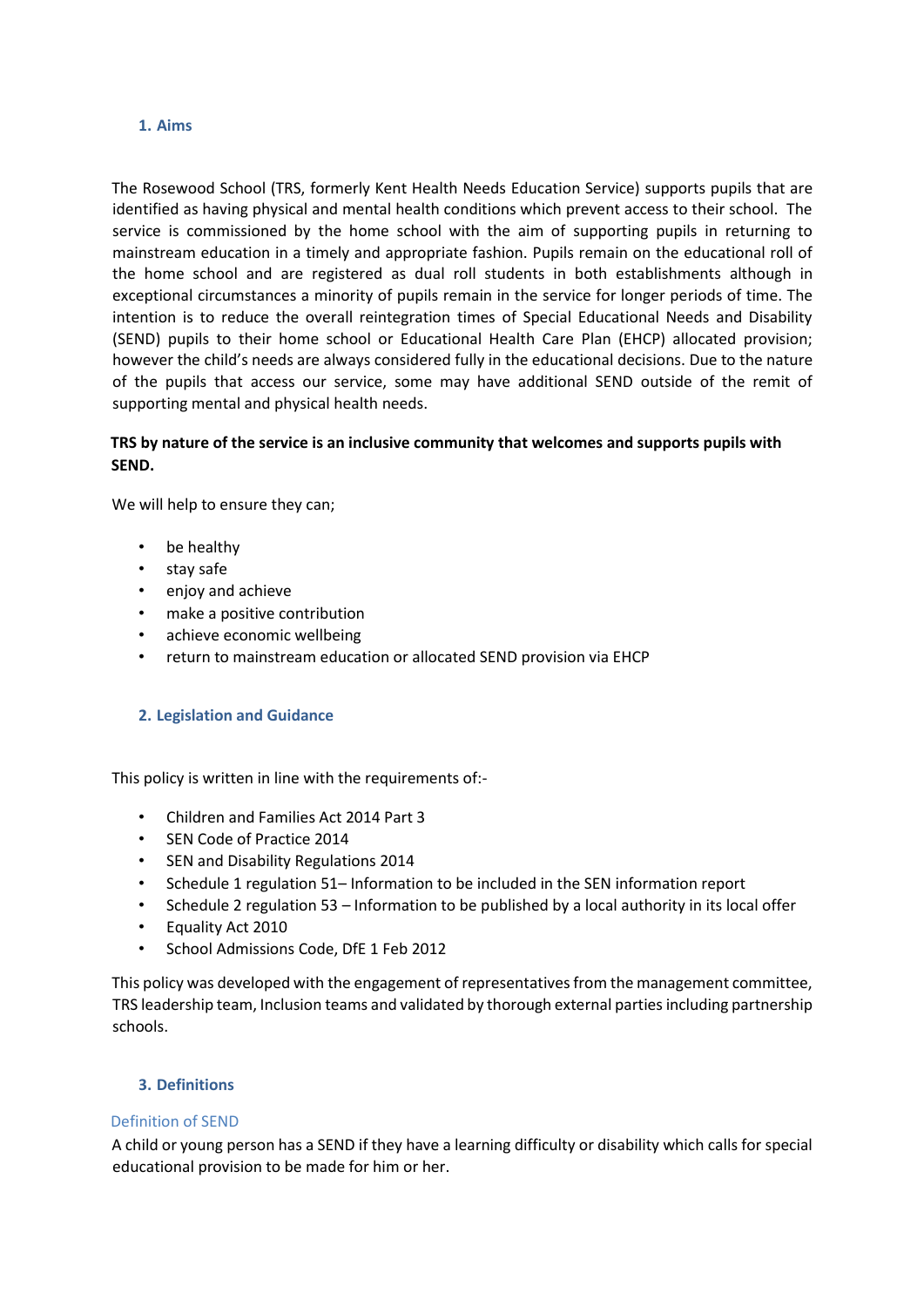'A child of compulsory school age or a young person has a learning difficulty if he or she:

- has a significantly greater difficulty in learning than the majority of others of the same age; or
- has a disability which prevents or hinders him or her from making use of facilities of a kind generally provided for others of the same age in mainstream school or mainstream post-16 institutions.' *SEN Code of Practice (2014, p 4)*

## Definition of disability

Many children and young people who have SEN may also have a disability under the Equality Act 2010 – that is *'…a physical or mental impairment which has a long-term and substantial adverse effect on their ability to carry out normal day-to-day activities'.* This definition provides a relatively low threshold and includes more children than many realise: 'long-term' is defined as 'a year or more' and 'substantial' is defined as 'more than minor or trivial' *SEN Code of Practice (2014, p5)* 

## The kinds of SEND for which provision is made at the service

At TRS we can make provision for every kind of frequently occurring SEND without an EHCP, for instance; dyslexia, dyspraxia, speech and language needs, autism, Asperger's syndrome, learning difficulties and behaviour difficulties. There are other kinds of SEN which do not occur as frequently and with which TRS is less familiar although we can access training and advice so that these types of needs can be met.

Due to the nature of our service TRS currently meets the needs of a range of pupils suffering from mental and physical health needs. Pupils with an EHCP should have provision provided by the Local Authority. TRS will help support the transition of pupils from our service to the named school on the Health Care Plan or back into the mainstream school.

During our admissions and referral processes pupils with special educational needs beyond their mental and physical health need are not discriminated against or disadvantaged. Information is required during the referral process to ensure the best provision is allocated to the needs of the pupil.

#### **4. Roles and Responsibilities**

#### **4.1 The SENCO**

As TRS is an interim service whereby the pupils' home schools retain responsibility for a pupil's SEND we ask parents/carers to liaise with the SENCO of the home school to ensure that a pupil's needs are best met. During the initial acceptance meeting any further evidence regarding the pupil's SEND and learning difficulties will be discussed in order to ensure all aspects of learning can be accommodated. During the pupil review meetings with the home school, inclusion managers should discuss any changes needed to be made to the provision with the home school. Any discussions around this area should be discussed with TRS SEND lead before anything is agreed or changed.

TRS SEND oversight is currently provided by:

Miss K Hales based at the Leybourne school 40 Teddington Drive, Leybourne, Kent, ME19 5FF (tel.) 01732 875694

They will:

• Work with the executive headteacher and SEND management committee member to determine the strategic development of the SEND policy and provision in the service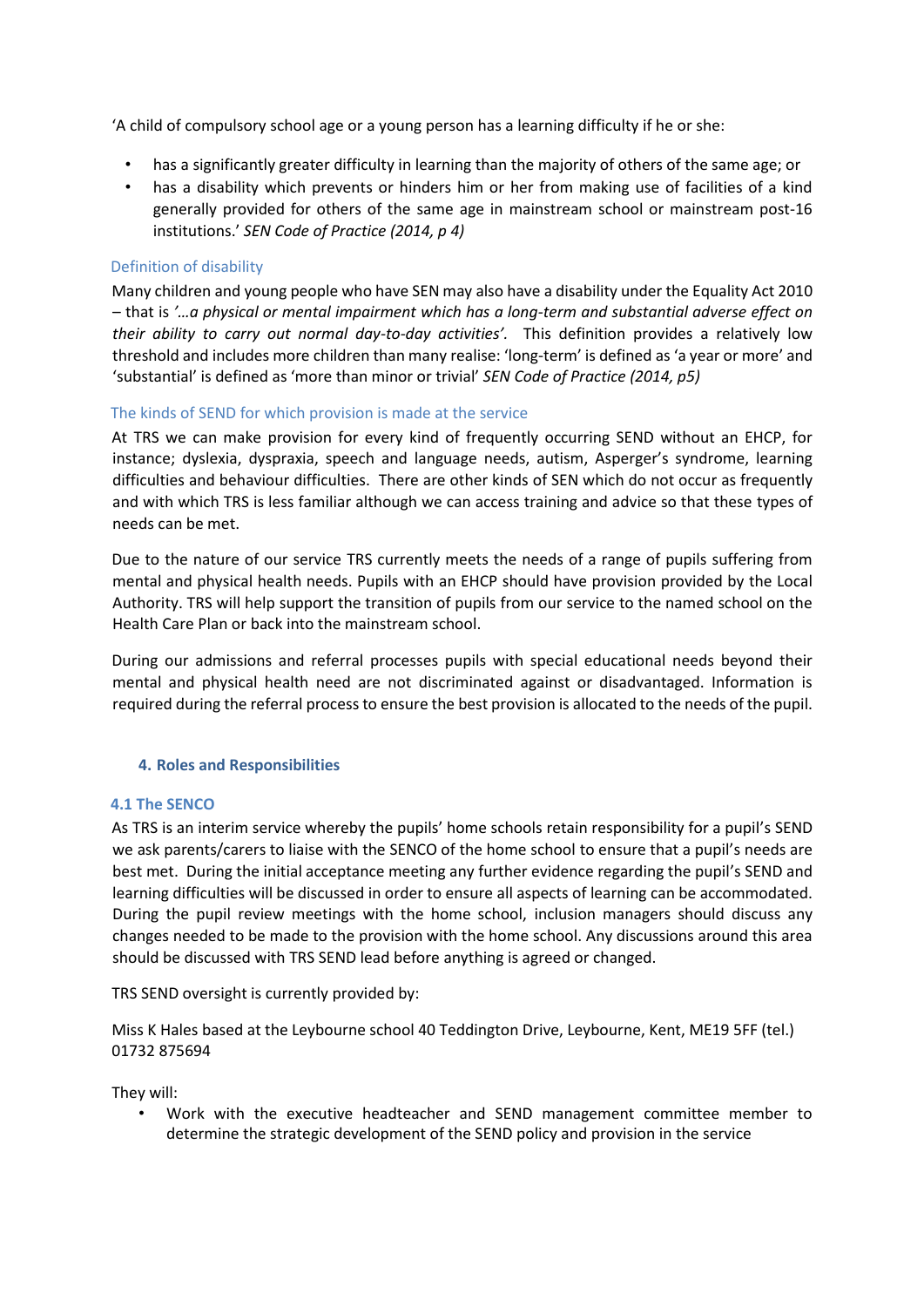- Have day-to-day responsibility for the operation of this SEND policy and the co-ordination of specific provision made to support individual pupils with SEND, including those who have EHC plans
- Provide professional guidance to colleagues and work with staff, parents, and other agencies to ensure that pupils with SEND receive appropriate support and high quality teaching
- Advise on the graduated approach to providing SEND support
- Advise on the deployment of the school's delegated budget and other resources to meet pupils' needs effectively
- Be the point of contact for external agencies, especially the local authority and its support services
- Liaise with potential next providers of education via inclusion managers to ensure pupils and their parents are informed about options and a smooth transition is planned
- Work with the headteacher and governing board to ensure that the service and referring schools meets its responsibilities under the Equality Act 2010 with regard to reasonable adjustments and access arrangements provided by the home school
- Ensure the service and home keeps the records of all pupils with SEND up to date

## **4.2 The SEND management committee member**

The SEND management committee member will:

- Help to raise awareness of SEND issues at management committee meetings
- Monitor the quality and effectiveness of SEN and disability provision within the service and update the management committee on this
- Work with the executive headteacher and SEND lead to determine the strategic development of the SEND policy and provision in the service

# **4.3 The Executive headteacher**

The Executive headteacher will:

- Work with the SEND lead and SEND management committee member to determine the strategic development of the SEND policy and provision in the service
- Have overall responsibility for the provision and progress of learners with SEN and/or a disability

#### **4.4 Class teachers**

Each class teacher is responsible for:

- The progress and development of every pupil in their class
- Working closely with any teaching assistants or specialist staff to plan and assess the impact of support and interventions and how they can be linked to classroom teaching
- Working with the SEND lead to review each pupil's progress and development and decide on any changes to provision
- Employ Quality First Teaching (QTF) approaches to ensure the support for pupils is ingrained in their planning and delivery of lessons
- Ensuring they follow this SEND policy

# 5. **SEND information report**

#### 5.1 The types of SEND that are provided for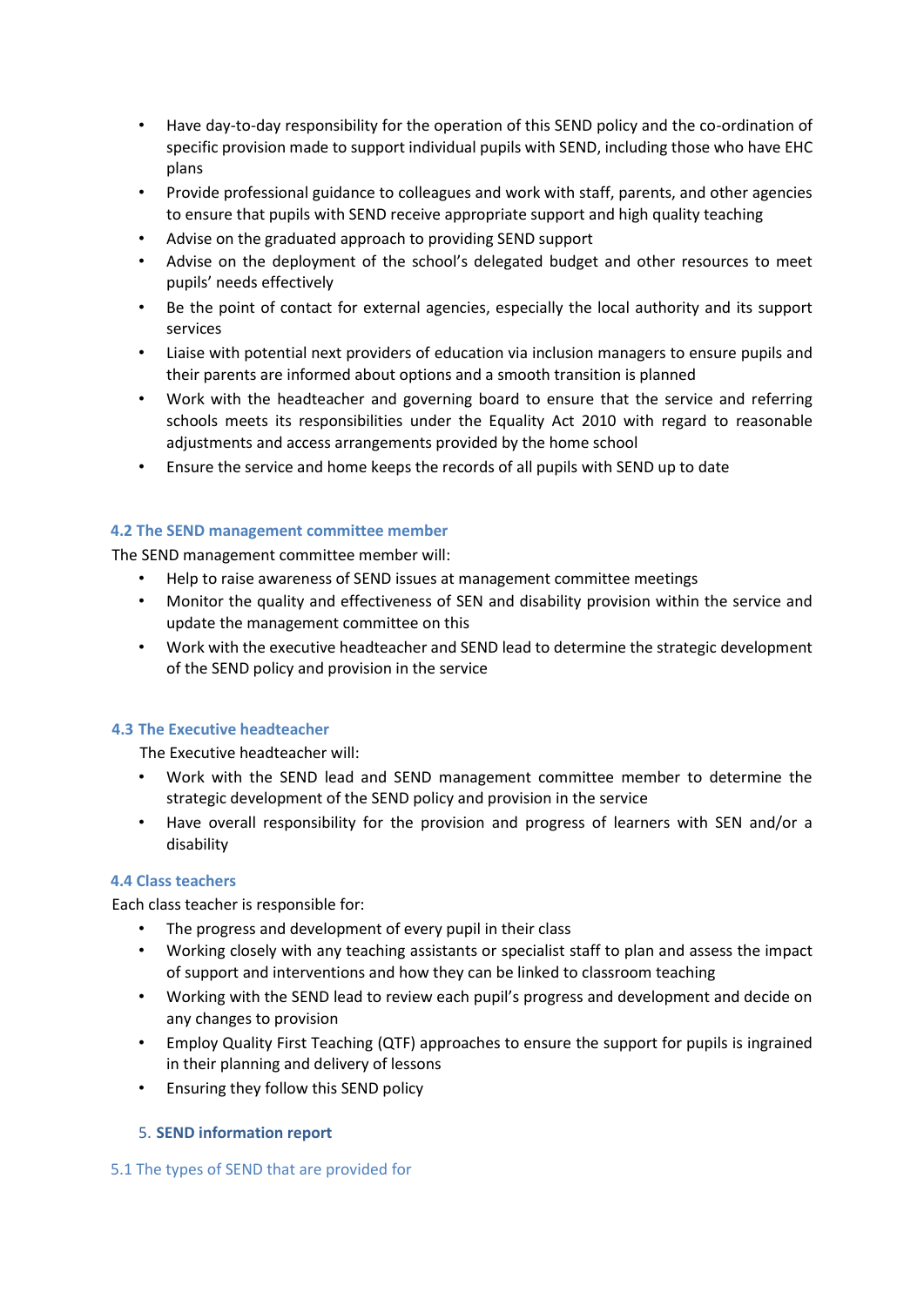Our service currently provides additional and/or different provision for a range of needs, including:

- Communication and interaction; for example, autistic spectrum disorder, Asperger's Syndrome, speech and language difficulties
- Cognition and learning; for example, dyslexia, dyspraxia,
- Social, emotional and mental health difficulties; for example, attention deficit hyperactivity disorder (ADHD), personality disorders, suicidal intent, and anxiety
- Sensory and/or physical needs; for example, visual impairments, hearing impairments, processing difficulties, epilepsy, cancer treatment and physical injury preventing access to education

# 5.2 Identification of pupils with SEND and assessing their needs

TRS does not specifically identify SEND within its provision. Pupils are referred to our service by the home school and relevant SEND information is passed to the service by them. However, all pupils referred to TRS have a mental or physical health need which means they are unable to access mainstream education for a period of time and therefore, whilst with us, they are by definition SEND. In order to support the home schools TRS uses a range of assessment and identification tools as a further measure of the SEND status of our pupils.

Pupils and parents are also invited to an initial meeting upon acceptance to the service where the pupil will undertake the EXACT assessment which has been specifically designed to assess whether examination candidates should have access arrangements, such as extra time or use of a reader or scribe in written examinations. Both parent and pupil will be asked to complete an SDQ which is a brief, 25-item, measure of behavioural and emotional difficulties that can be used to assess mental health problems in children and young people aged 4–17 years. This allows us to assess pupils upon admission and provided a realistic progress target based on the needs of the child. Additional assessments are also available such as memory recall, visual eye stress, the Sandwell numeracy test and the YORK reading comprehension assessment.

We will assess each pupil's current skills and levels of attainment on entry via our baseline assessments, which will build on previous settings and Key Stages, where appropriate. This is in order to personalise learning and understand gaps in knowledge the students may have. Class teachers will make regular assessments of progress for all pupils and identify those whose progress:

- is significantly slower than that of their peers starting from the same baseline
- fails to match or better the child's previous rate of progress
- fails to close the attainment gap between the child and their peers
- widens the attainment gap

This may include progress in areas other than attainment, for example, social needs.

Slow progress and low attainment will not automatically mean a pupil is recorded as having SEN.

When deciding whether special educational provision is required, we will start with the desired outcomes, including the expected progress and attainment, and the views and the wishes of the pupil and their parents. We will use this to determine the support that is needed and whether we can provide it, in discussion with the home school, relevant medical professionals and other agencies. At this point the school would be advised of the next stage of support required for the pupil upon return to the home school.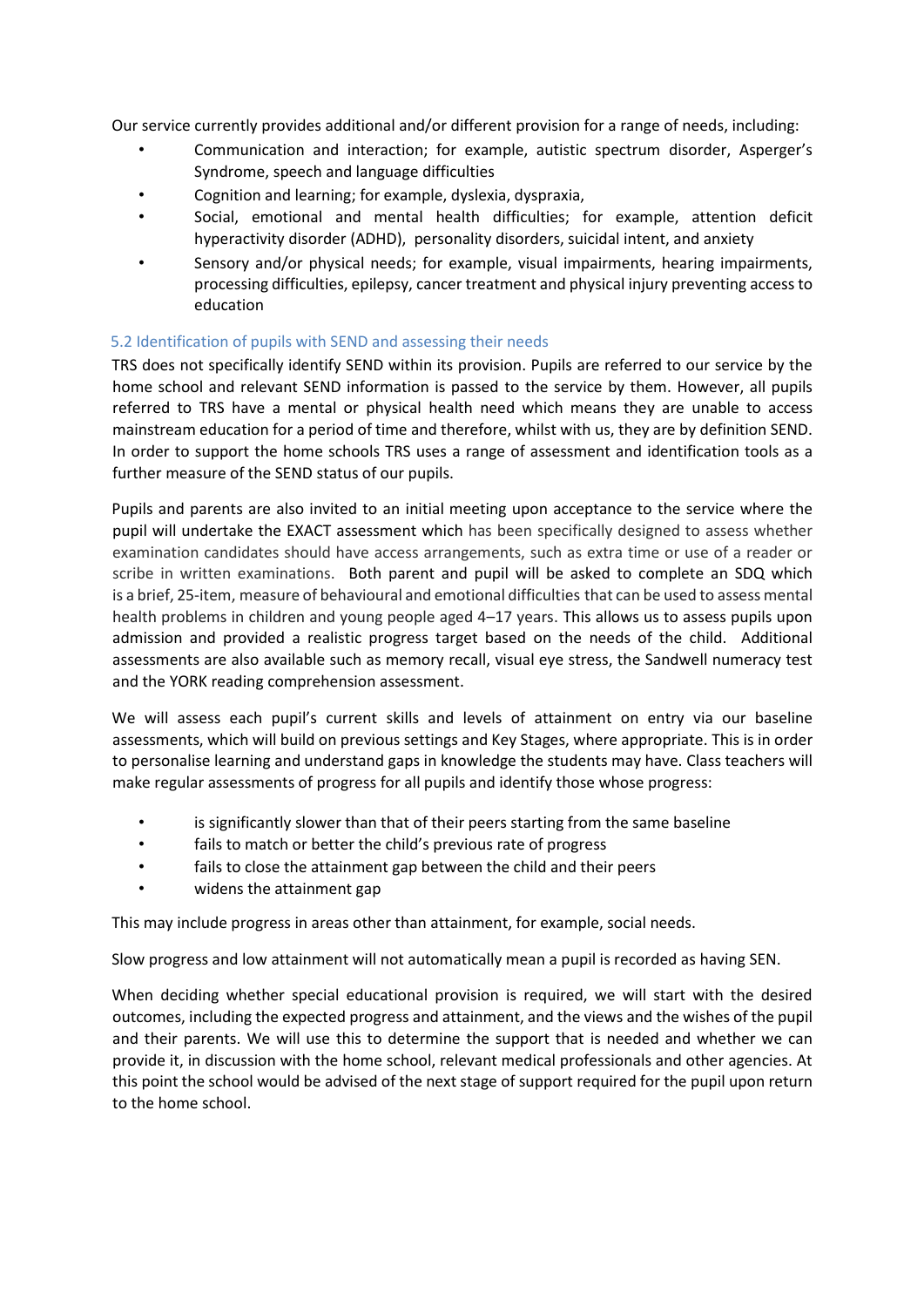## **5.3 Consulting and involving pupils and parents**

During the pupil's time with TRS they will have an initial meeting to provide information and plan the length of stay with the service. Any findings from the assessment will be discussed with the parent and home school. Each pupil will then have a minimum of one review meeting with the home school, parents and any other professionals working with the child in order to discuss progress and review the current educational plan. These conversations will make sure that:

- Everyone develops a good understanding of the pupil's areas of strength and difficulty
- We take into account the parents' concerns
- Everyone understands the agreed outcomes sought for the child
- Everyone is clear on what the next steps and onward provision is likely to be.

# **5.4 Assessing and reviewing pupils' progress towards outcomes**

At TRS we monitor the progress of all pupils six times a year to review their academic progress. We also use a range of assessments with all the pupils at various points for example; baseline screening upon admission, EXACT and SDQ scores. Interventions are reviewed every 6 weeks with the pupil and member of staff delivering the intervention. If good progress has been made or a change of intervention is deemed appropriate this is applied for to the STC's and SENCO lead, outlining current intervention programmes, impact and reasons for change.

Where progress stalls, even if SEND has not been identified, we will do all we can to put in place extra support to enable the pupil to make expected progress. Due to the nature of the service and the small class sizes already in operation extra support is given by a high level of teaching assistant and teacher input, (typically 3-1 ratio). Examples of extra support include; sensitive grouping, mentoring programme, off-site tuition, and bespoke timetables.

Some pupils may continue to make less than desired progress, despite high-quality teaching targeted at their areas of weakness. For these pupils and in consultation with parents and the home school we will use a range of assessment methods to determine the cause of the learning difficulty.

In addition we have access to a pupil's home school and the external advisors they subscribe to, such as:

#### **Educational Psychologist Assessments (for adolescents, schools and families)**

#### **Sensory and Physical**

- ABAS (Adaptive Behaviour Assessment System )11
- Detailed Assessment of Speed of Handwriting (DASH)
- Movement of ABC 2 Complete Kit
- Sensory Profile
- Schedule of Growing Skills 11

#### **Cognition and Learning**

- AWMA (Automated Working memory Assessment)
- BAS3 (British Ability Scales 3<sup>rd</sup> Version)
- BPVS 11 (British Picture Vocabulary scale 2nd Version)
- CTOPP ( Comprehensive Test of Phonological Processing
- Dynamic Assessment Tests
- Dyscalculia Screener (2 software and licences = Guidance)
- Naglieri (Non-verbal assessment)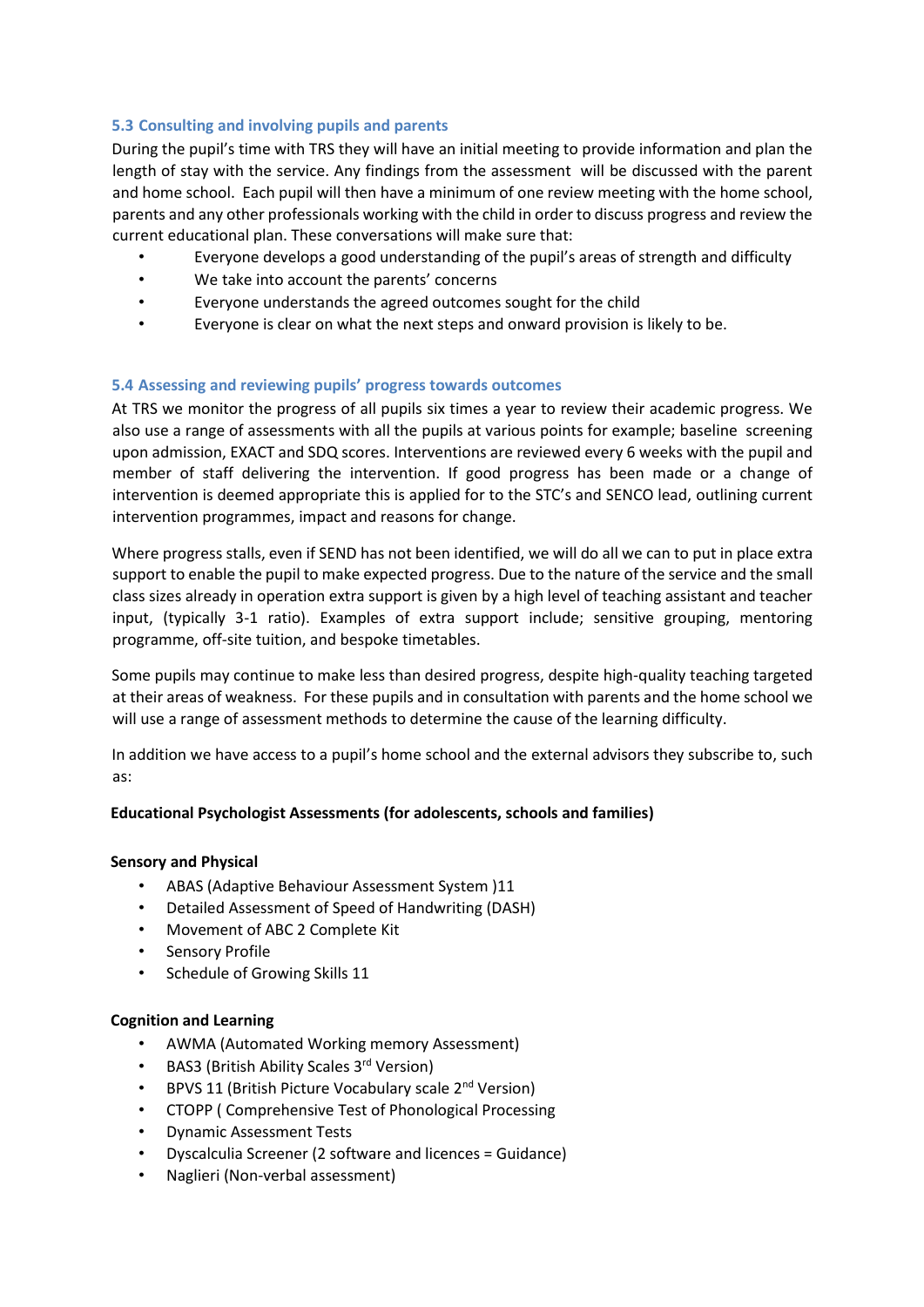- Nepsy 11 (neuropsych assessment)
- New MacMillan Reading Analysis (Pack)
- PHAB2 Primary 2<sup>nd</sup> Edition
- Phonological assessment Battery Test Materials (folder)
- Ravens CPM/CVS Kit (non-verbal assessment
- Ravens CPM/MHV Kit (non-verbal assessment)
- TOWRE2 (Test of Word Reading Efficiency 2<sup>nd</sup> Edition)
- WAIS 111 (Wechsler Adult Intelligence Scale 3<sup>rd</sup> version)
- WIAT 111 (Wechsler Individual Achievement Test 3<sup>rd</sup> version)
- WISC 1V (Wechsler Intelligence Scale of Children 4<sup>th</sup> version)
- Working Memory Rating Scale
- WRAT4 (Wide Range Achievement Test  $4<sup>th</sup>$  edition)
- York Assessment of Reading for Comprehension (YARC)

## **Communication and Interaction**

- ACE (Assessments of Comprehension and Expressions )  $6 11$  years
- CARS2 Complete Kit
- Children's Communication Checklist 2
- Clinical Evaluation of Language Fundamentals (CELF
- SRS 2 (Social Responsiveness Scale)
- Vineland (Social Communication Assessment)

#### **Social, Emotional and Mental Health**

- Becks Youth Inventory
- Bene-Anthony Family relations Test
- Boxall Profile Manual School Age
- BRIEF (Behaviour Rating Inventory for Executive Function)
- CONNORS 3<sup>rd</sup> Edition
- Early Childhood Environment Rating Scale Rev Edition Manuals
- Measures of Children's Mental Health & Psychological Wellbeing
- PASS (Pupil's Attitudes to Self and School)
- Parent-Child relationship Inventory
- Resiliency Scales Manual
- The Resiliency Framework
- The Self Image profiles (SIP)
- Psychology in Education Portfolio

#### **Specialist Teaching and Learning Service**

- Standardised scores for Reading , Spelling, Comprehension and Maths
- Verbal and Non-Verbal reasoning tests
- Standardised score in Vocabulary acquisition
- Phonological battery of tests for segmenting, blending, auditory processing and sounds knowledge
- High frequency word test

#### **Speech and Language Therapist**

- receptive language
- expressive language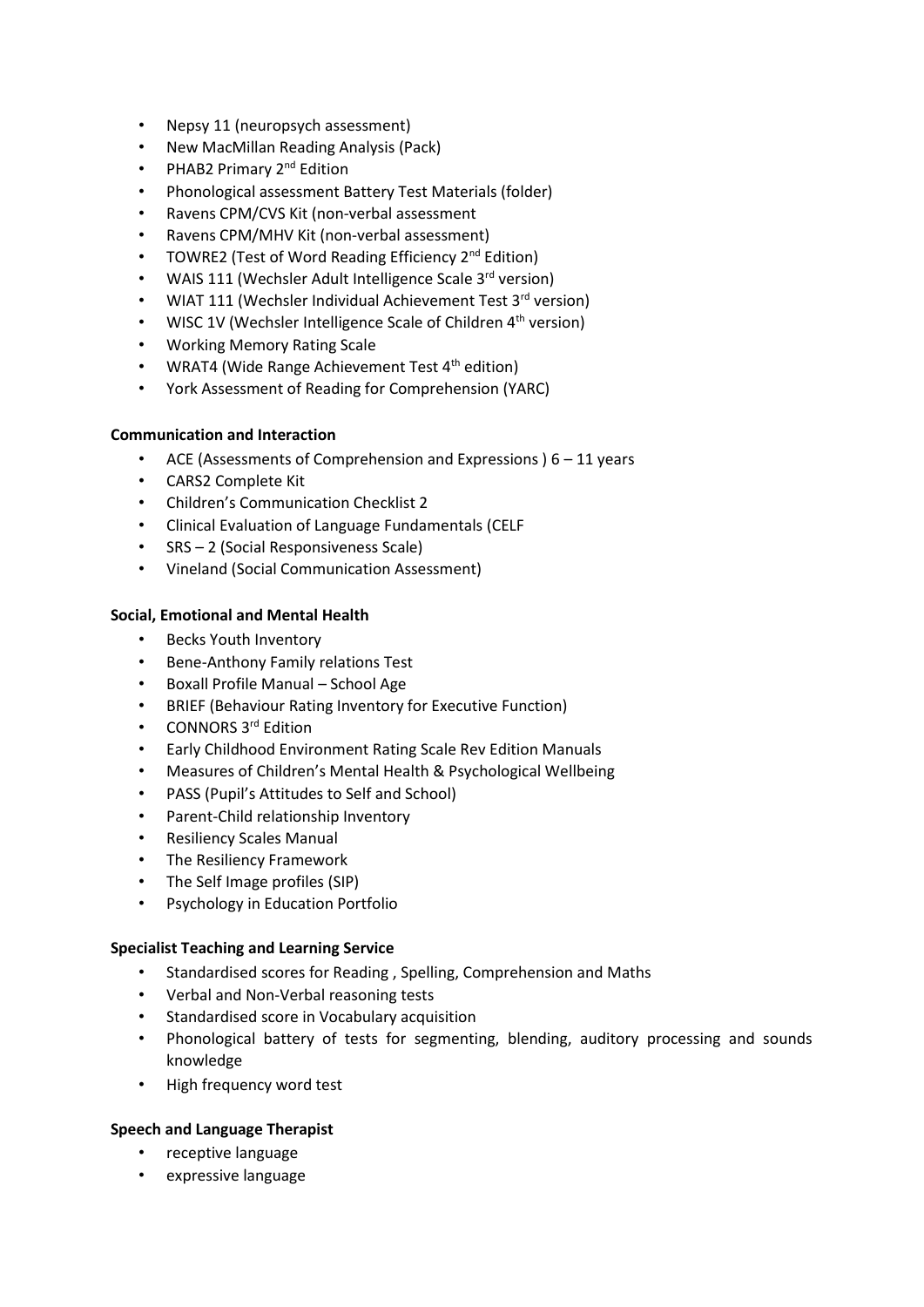- speech production
- social interaction
- social communication

We also utilise a range of specialist staff that work for or with TRS e.g. mental health clinicians or Children and Young Peoples Services (ChYPS).

The purpose of this more detailed assessment is to understand what additional resources and different approaches are required to enable the pupil to make better progress both whilst attending TRS and eventually transitioning to their next educational provision. These will be shared with parents and home school, put into a SEND support plan and reviewed regularly, then refined/revised if necessary at the pupil's review meetings. Generally pupils will be identified by the home school and placed on their SEND register before the pupil is referred to the service. However if the school has not identified the pupil's SEND needs TRS will inform them of any needs that arise during their time with TRS. This is often the case when pupils are in a smaller learning environment where a need can be more easily identified.

If the pupil is able to make good progress using this additional and different resource (but would not be able to maintain this good progress without it) we will continue to identify the pupil as having an SEND. If the pupil is able to maintain good progress without the additional and different resources he or she will not be identified with SEND. When any change in identification of SEND is proposed by TRS we will consult with the home school, parents and other professionals involved with the pupil's care.

We ensure that all teachers and support staff who work with the pupil are aware of the support to be provided and the teaching approaches to be used. This will typically be in the form of a confidential file identifying the pupils and providing strategies to support individual students in class.

#### **5.5 Supporting pupils moving between phases and preparing for adulthood**

At TRS we work closely with the educational settings used by the pupils before they transfer to our service, in order to seek the information that will make the transfer as seamless as possible. This includes a referral panel meeting to discuss the pupil's needs before being accepted on roll, TRS level support as required, inclusion managers meeting with parents/carers, outreach workers developing a relationship with pupils before commencement of any additional support.

We also contribute information to a pupil's onward destination by providing information to the next setting. This includes ongoing dialogue between the referring home school, TRS staff and inclusion manager to discuss progress, use of the Individual Reintegration Plan and ensuring outcomes are met, training and support for the pupil's home school from TRS to allow for a successful return. During Key Stage 4 the service has two Progression and Participation managers who support students with applications through Kent Choices, and work closely with post 16 SEND educational providers in each hubs local area. They have the responsibility for tracking a student's forward progression at post 16 and support students at risk of being Not in Education, Employment or Training (NEET). They also support the pupil's application and CV writing interview processes ensuring the pupils are fully prepared for the Post 16 process and meet regularly with all year 11 pupils across the service in order to plan and secure a forward placement at post 16.

Examples of providers our students are able to access are:

Princes Trust, The Fairbridge programme, Young Enterprise, Reynolds training academy, Grow to Grow, Superjam, Kent training and apprenticeship programmes, supported internships, Runway training, Horizon project, and Catch 22.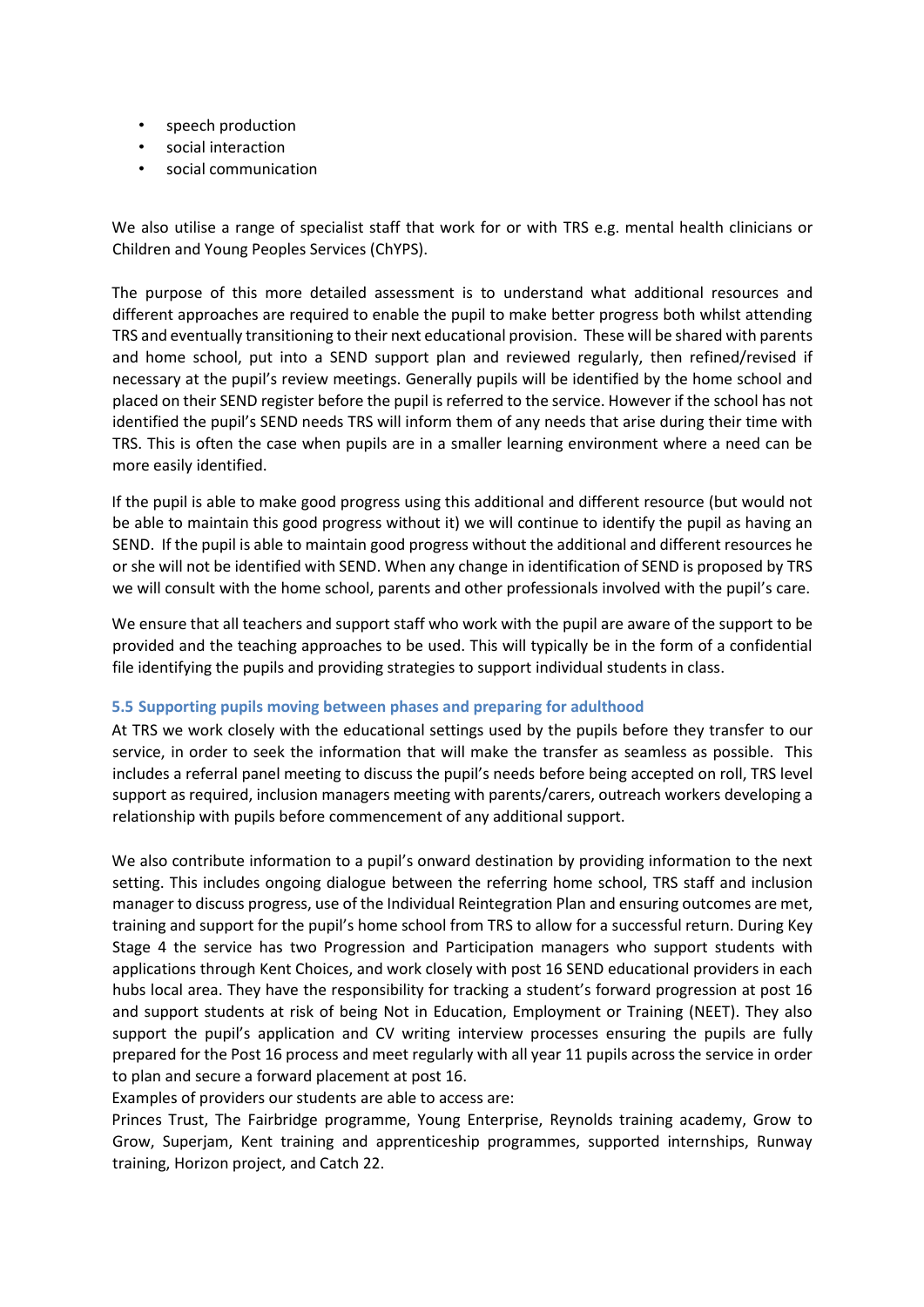When pupils are able to return to the home school this is carefully planned and reviewed with all parties. This will follow medical and professional advice if available and the current mental or physical health situation. Pupils moving between Key Stage phases will have had the education provision discussed upon the initial inclusion meeting with the referring school.

Pupils transitioning to post 16 provision will have a series of meetings with our careers guidance team. TRS does not provide post 16 provisions, however our careers guidance team will continue to track pupils at risk of NEET and support where possible to ensure post 16 education is accessed.

TRS has developed a careers programme which is inclusive of all our pupils and ensures they are able to access a wide range of opportunities, the aim of which is to better equip them for their futures. It is our belief that the successful implementation of the careers programme will have a direct impact on positive post 16 destinations. Please refer to the document entitled 'Careers Programme Summary', which can be found at the following link [https://trs.kent.sch.uk/curriculum/careers](https://trs.kent.sch.uk/curriculum/careers-education-information-advice-guidance/)[education-information-advice-guidance/](https://trs.kent.sch.uk/curriculum/careers-education-information-advice-guidance/)

It is our aim that whilst pupils are educated by TRS, they continue to have access to CEIAG (Careers Education, Information, Advice and Guidance) as if they were accessing mainstream education. Effective CEIAG raises aspirations, encourages participation in further education, supports pupils' academic progress and promotes equality of opportunity.

Pupils transitioning to a specialist school placement will have a planned programme of integration between TRS inclusion managers and the new school placement.

During transition to home schools, TRS staff will support with the integration programme where necessary and appropriate.

#### 5.6 Our approach to teaching students with SEND

#### 5.6a How the service evaluates the effectiveness of its provision for such pupils

Each review of the SEND support plan will be made by the home school with support and input from TRS, the views of the pupil, parents and class/subject teachers and the assessment information from teachers which will show whether appropriate progress is being made.

The *SEN Code of Practice (2014, 6.17)* describes inappropriate progress thus:

- Is significantly slower than that of their peers starting from the same baseline
- Fails to match or better the child's previous rate of progress
- Fails to close the attainment gap between rate of progress
- Widens the attainment gap

For pupils with an EHCP there will be an annual review of the provision made for the child, with the home school and TRS inclusion manager relevant to the pupil, which will enable an evaluation of the effectiveness of the special provision. Pupils with an EHCP naming a specialist provision should be integrated to the provision in a timely and supportive manner.

Whilst with our service pupils are assessed by SDQ scores and improvement in attendance and wellbeing before a decision is made about the forward educational route. Before attending the service all students are informed of the limited timescale of the service and a plan is made based around the ideal integration time frame. Due to the individualised nature of the service this may not always follow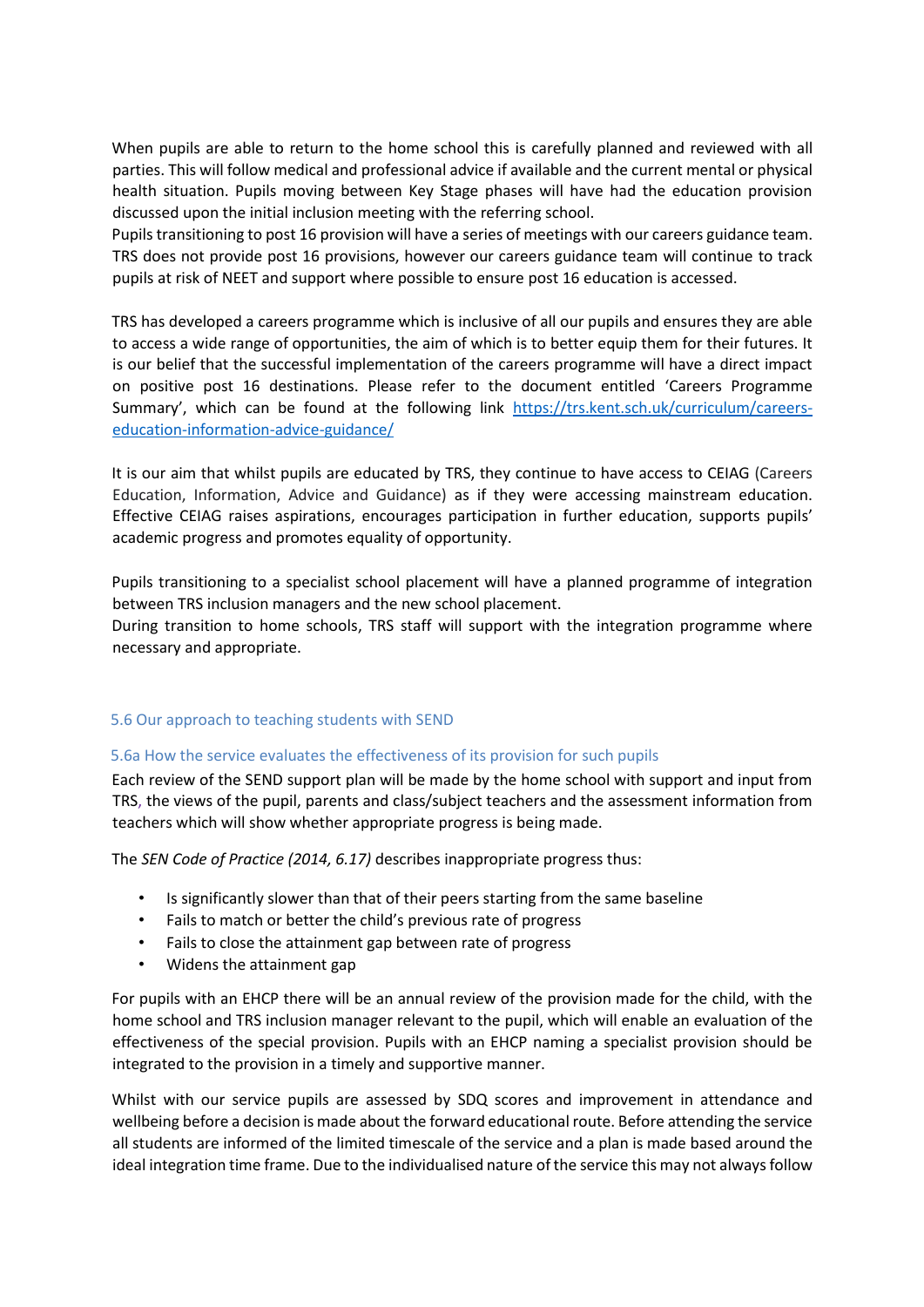the designated pathway. The final decision on when a pupil returns to their mainstream school is made in conjunction with external medical/mental health professionals, the home school and the parents. All parties meet and arrange the reintegration process. TRS support the pupil by providing the reintegration teaching assistants and a graduated timetable which transitions between TRS and the home school. At each step a dialogue is held between all parties in order to ensure a successful transition.

During our Quality Assurance (QA) process data is collected based on the pupil's time within the service and how many students have transitioned during each term. This data is used to measure the effectiveness of the service in the various hubs and provide discussion points for the service's pupil review meetings.

#### 5.6b the service's arrangements for assessing and reviewing the progress of pupils with SEND

Every pupil in the service has their progress tracked six times per year. In addition to this, pupils with SEND may have more frequent assessments of reading age, spelling age etc. We have regular pupil progress meetings to track pupils' academic and social progress. Using these it will be possible to see if pupils are increasing their level of skills in key areas.

If these assessments do not show appropriate progress is being made the SEND support plan will be reviewed and adjusted.

#### 5.6c The service's approach to teaching pupils with SEND

'High quality teaching, differentiated for individual pupils, is the first step in responding to pupils who have or may have SEN. Additional intervention and support cannot compensate for a lack of good quality teaching.' *SEN Code of Practice (2014, 6.37).* The service's QA process identifies standards of teaching and pupil progress. This is reviewed and feedback is given to inclusion managers and staff via meetings in order to improve the overall quality of the service provision. This includes reviewing and, where necessary, improving, teachers' understanding of strategies to identify and support vulnerable pupils and their knowledge of the SEN most frequently encountered. This is in line with the SEND code of practice. (*SEN Code of Practice (2014, 6.37)* 

#### 5.7a How the service adapts the curriculum and learning environment for pupils with SEND.

At TRS we follow the advice in the Mainstream Core Standards and the home schools on how to adapt the curriculum and the learning environment for pupils with SEND. We also incorporate the advice provided as a result of assessments, both internal and external, and the strategies described in statements of SEND/EHCP. Where appropriate, TRS can provide a smaller school environment, tuition and a modified curriculum in order to support pupil progress. This change of provision must be presented to our referral panel and considered on merit from the evidence provided. Our curriculum is specifically design to support engagement in education and preparation for specific learning experiences. Pupils attending TRS study a curriculum that comprises of English, Mathematics, Science, Citizenship, Enrichment, Personal Finance, home school optional subjects in KS4 and Physical Education. Pupils working remotely have a modified curriculum dependent on the need of the pupil which includes English, Maths and Science. Pupils are entered for exams at a level that is appropriate to their needs ranging from functional skills to GCSE. During the delivery of lessons differentiation is vital to the academic progress of our pupils. Teachers are aware of the pupils with SEND needs in their classroom, via the SEND register as well as the SEND pupil snapshot, assessment centre profiles and subject intervention sheets and make appropriate plans for those students' needs.

## 5.7b How the service enables pupils with SEND to engage in activities of the TRS (including physical activities) together with children who do not have SEND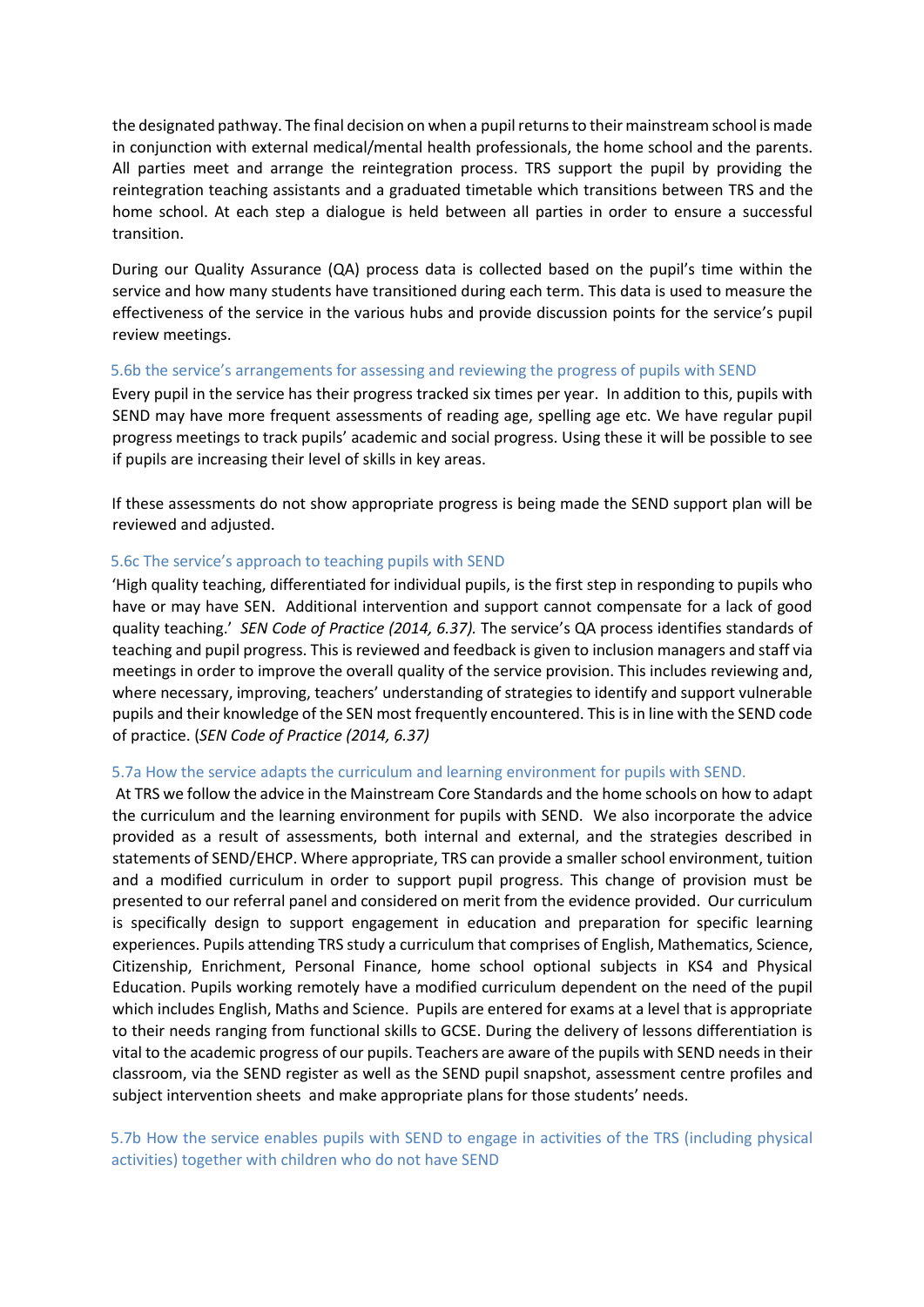All clubs, educational visits and activities offered to pupils at TRS are available to pupils with SEND either with or without an EHCP. Activities are risk assessed and where it is necessary, the service will use the resources available so they can provide additional adult support to enable the safe participation of the pupil in the activity.

## 5.8 Additional support for learning

We have two teaching assistants per TRS school who are experienced in working with pupils with specific physical and mental health needs. Teachers and support staff in all hubs have had the following awareness training as the need dictates;

- **Mindfulness**
- Positive handling
- Epilepsy
- Epi-pen
- Mental Health First Aid
- ASD training

• The service also commissions support from NELFT clinicians

#### 5.9 Expertise and training of staff

TRS interim SEND lead has worked as a SENCo in Alternative Provisions for over 10 years, prior to retirement. The SEND lead has gained the qualification of Certificate of Competence in Educational Testing (equivalent to Level 7) and is a registered test user of the British Psychological Society.

Staff have been trained in high quality teaching for ASC pupils, ASC Cues, ASC Strategies,OCD, PTSD, grief, ADHD, Understanding locus control, De escalation and practical strategies for anxiety related behaviours including practical strategies and grounding techniques. Safeguarding , KCSIE 2021 and for designated staff training on insulin administering for type 1 diabetics.

Aspects of those training sessions are supported by the following services:

- Free membership of LIFT for access to specialist teaching and learning service A Service Level
- Agreement with Educational Psychology service for 30 days per year
- Link to Disabled Children's Service for support to families for some pupils with high needs
- Access to local authority's service level agreement with Speech and Language Therapy Services/Occupational Therapy Services / Physiotherapy Services for pupil with requirement for direct therapy or advice
- Ability to make ad-hoc requests for advice from Communication and Assistive Technology Team,
- Membership of professional networks for SENCO e.g. NAS, SENCO forum, NASEN

In meeting the Mainstream Core Standards TRS employs some additional teaching approaches, as advised by internal and external assessments e.g. one to one tutoring, precision teaching, mentoring, small group teaching groups all of which are integral to the service provision.

#### **5.10 Securing equipment and facilities**

Where external advisors recommend the use of equipment or facilities which the TRS does not have, we will seek to source the funding for purchases or loaning of equipment from the home school. For students with specific medical needs requiring specialist equipment we will seek support to use the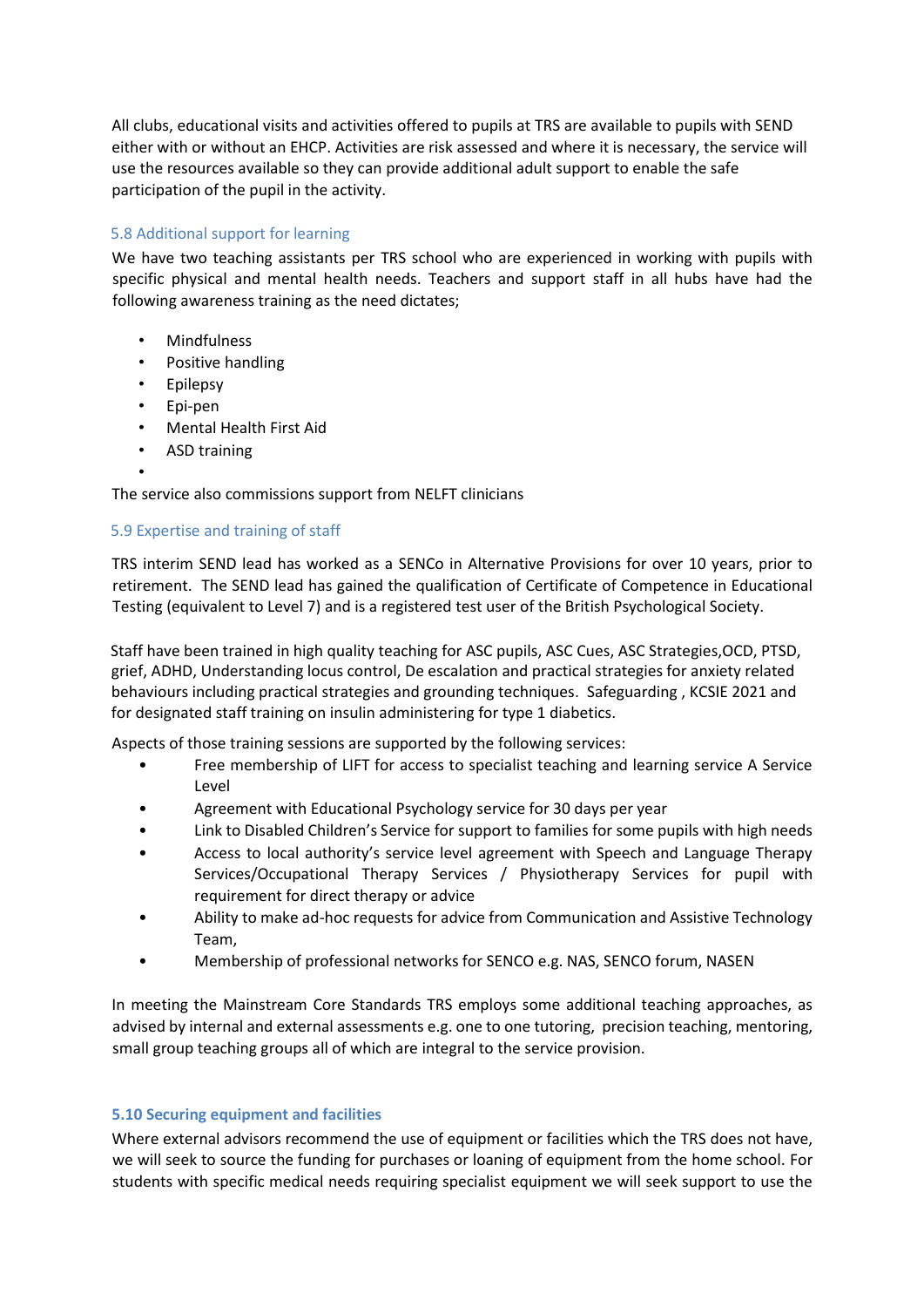notional SEN funding, or seek it by loan from the home school. For highly specialist communication equipment the service will seek the advice of the KCC Communication and Assistive Technology team. In extreme circumstances students will be allocated outreach or tuition dependant on the need of the child. The home school will then be advised to complete an EHCP application with support from TRS.

## **5.**11 Evaluating the effectiveness of SEND provision within the service

We evaluate the effectiveness of provision for pupils with SEND by:

- Reviewing pupils' individual progress towards their goals each term
- Reviewing the impact of interventions every 6 weeks in collaboration with parents and home school
- Using pupil questionnaires during our Quality assurance (QA) process
- Monitoring of teacher understanding and use of aids during QA process
- Using provision maps to measure progress
- Holding annual reviews for pupils with statements of SEND or EHC plans
- School Improvement Partner meetings
- Leadership 1:1 reviews of SEND lead and by weekly meetings

## 5.12 How the service enables pupils with SEND to engage in activities within TRS (including physical activities) together with children who do not have SEND

All clubs, educational visits and activities offered to pupils at TRS are available to pupils with SEND either with or without an EHCP. Activities are risk assessed and, where it is necessary, the service will use the resources available to it to provide additional adult support to enable the safe participation in the activity.

# 5.13 Support that is available for improving the emotional and social development of pupils with **SEND**

At TRS we understand that an important feature of the service is to enable all pupils to develop emotional resilience and social skills, both through direct teaching e.g. mentoring programme, mindfulness, curriculum delivery such as enrichment, tutor time and also indirectly with every conversation adults have with pupils throughout the day.

For pupils with the most need for help in this area we also work very closely and co-operate fully with existing Children and Young Peoples Services (ChYPS) support, facilitate meetings with Early Help, home schools, Annual EHC plan reviews and Educational Psychologist interventions. We also seek guidance from clinicians at Oakfields to support panel decisions and additional training support. Each TRS school can provide additional time out space for pupils to use when upset or agitated, use of quite rooms for a quiet area, additional support from the senior leadership team and the development of sensory activities. There are three therapy dogs at TRS who engage with the pupils and benefit their mental wellbeing.

Pupils in the early stages of emotional and social development because of their SEND will be supported to enable them to develop and mature appropriately. TRS help identify and support pupils in need of High Needs Funding (HNF) or EHC plans working closely with the home schools to develop a successful application by the home school for a specialist placement.

# 5.14 How the management committee involves other bodies, including health and social services bodies, local authority support services and voluntary organisations, in meeting the needs of pupils with SEND and in supporting the families of such pupils

The management committee have engaged with the following bodies:-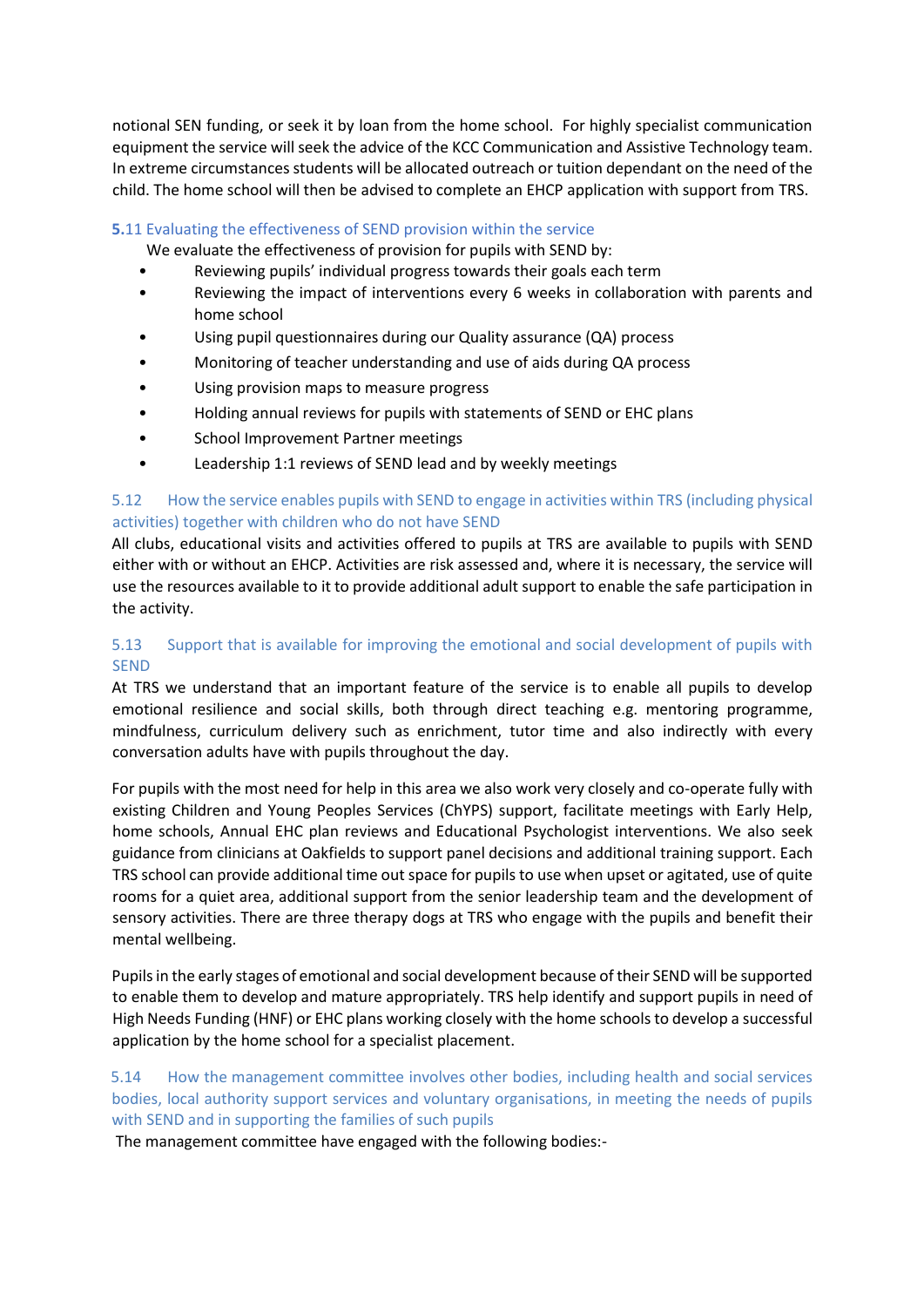- Free membership of LIFT for access to specialist teaching and learning service A Service Level Agreement with Educational Psychology service for 30 days per year
- Link to Disabled Children's Service for support to families for some pupils with high needs
- Access to local authority's service level agreement with Speech and Language Therapy Services/Occupational Therapy Services/Physiotherapy Services for pupil with requirement for direct therapy or advice
- Ability to make ad-hoc requests for advice from Communication and Assistive Technology Team,
- Membership of professional networks for SENCO e.g. NAS, SENCO forum, NASEN

# 5.15 Complaints about SEND Provision

The normal arrangements for the treatment of complaints at TRS are used for complaints about provision made for SEND. We encourage parents to discuss their concerns with a teacher, Inclusion Manager or the Executive Headteacher of TRS and the home school to resolve the issue before making a formal complaint to the Chair of the management committee.

Interim Executive Headteacher:

Tina Hamer

40 Teddington Drive, Leybourne, West Malling, ME19 5FF, Tel: 01732 875694

If the complaint is not resolved after it has been considered by the management committee, then a disagreement resolution service or mediation service can be contracted. If it remains unresolved after this, the complainant can appeal to the first–tier Tribunal (SENs and Disability), if the case refers to disability discrimination, or to the Secretary of State for all other cases.

There are some circumstances, usually for children who have an EHCP, where there is a statutory right for parents to appeal against a decision of the Local Authority. Complaints which fall within this category cannot be investigated by TRS.

#### 5.17 Contact details for support services for parents with SEN

Kent Parent Partnership Service (KPPS) and Information Advice and Support Kent (IASK) provides free, impartial, confidential, advice, support and options around educational issues for parents who have children with SENs or disabilities (0-25). They empower parents to play an active and informed role in their child's education. The following contact details may be useful:

| Organisation   | Partnership<br>Parent<br>Kent<br><b>Service (KPPS)</b> | <b>Information Advice and</b><br><b>Support Kent (IASK)</b> | <b>BEAMS</b> (previously known<br>as Parents Consortium) |
|----------------|--------------------------------------------------------|-------------------------------------------------------------|----------------------------------------------------------|
| Helpline       | 03000 41 3000                                          | 03000 41 3000                                               | 0300 011 0151                                            |
| Office number  | 03000 333 6474                                         | 03000 412 412                                               | 01322 668 501                                            |
| <b>Minicom</b> | 0300 333 6484                                          |                                                             |                                                          |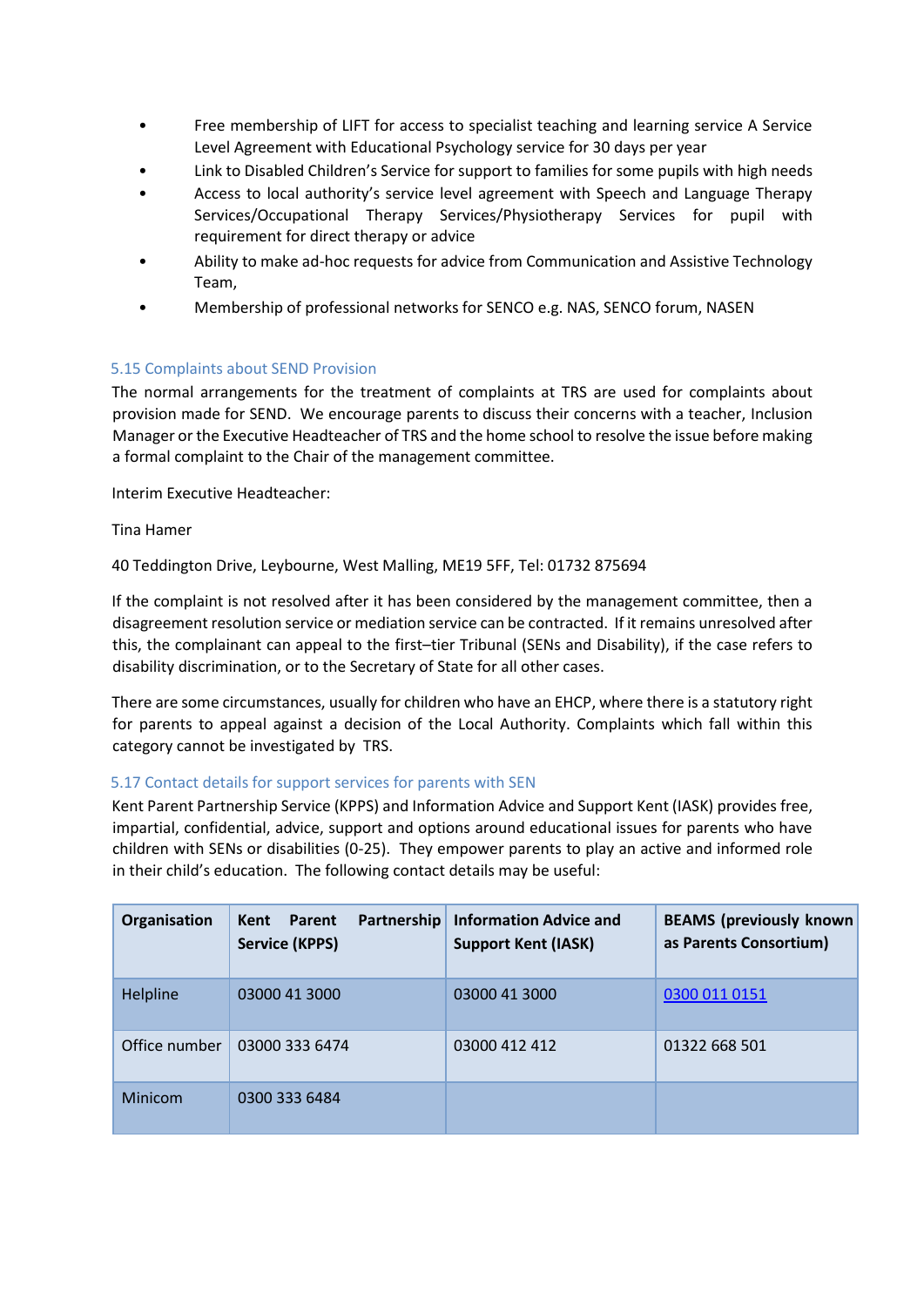| E-mail  | kentparentpartnershipservic<br>e@kent.gov.uk | iask@kent.gov.uk                                                                                                                                                                     | info@iskent.org       |
|---------|----------------------------------------------|--------------------------------------------------------------------------------------------------------------------------------------------------------------------------------------|-----------------------|
| Website | www.kent.gov.uk/kpps                         | www.kent.gov.uk/educati<br>on-and-<br>children/specialeducational-<br>needs/whoto-<br>contact/InformationAdvice-<br>and-SupportKent/about-<br>InformationAdvice-and-<br>Support-Kent | www.wearebeams.org.uk |

Services that can be contacted by parents directly are :

Kent Autistic Trust-

Wendy Boorman: Family Support Officer wendy@kentsutistic.com 01634 405168 <https://www.kentautistictrust.org/> Head Office: 14 High St, Brompton, Gillingham, ME7 5AE

Young We are With You (formerly Addaction) Kent- Unit H, Jubilee Way, Faversham, ME13 8GD United Kingdom 01795 500881

Other supporting agencies can be found on our website: [https://trs.kent.sch.uk/pupils](https://trs.kent.sch.uk/pupils-parents/health-emotional-well-being/)[parents/health-emotional-well-being/](https://trs.kent.sch.uk/pupils-parents/health-emotional-well-being/)

# 5.17 Contact details for raising concern

| The Rosewood School                                        | Woodview, 40 Teddington Drive, Leybourne,<br>West Malling, ME19 5FF. Tel: 01732 875694 |  |
|------------------------------------------------------------|----------------------------------------------------------------------------------------|--|
| <b>Executive Headteacher</b>                               | Tina Hamer - t.hamer@trs.kent.sch.uk                                                   |  |
| Assistant Head Teacher: Leybourne, Tonbridge,<br>Gravesend | Mr J Fewtrell - j.fewtrell@trs.kent.sch.uk                                             |  |
| Assistant Headteacher: Canterbury                          | Mrs K Holden-Smith $-$ k holden-                                                       |  |
| Assistant Headteacher: Remote & Outreach                   | smith@trs.kent.sch.uk                                                                  |  |
| Assistant Headteacher: Oakfields                           | Mrs R Sharma - r.sharma@trs.kent.sch.uk                                                |  |
| <b>SEN Lead</b>                                            | Miss K Hales - k.hales@trs.kent.sch.uk                                                 |  |
| Referrals Manager                                          | Mrs M Bignell - m.bignell@trs.kent.sch.uk                                              |  |
| Inclusion Manager - Leybourne                              | Mr M. Pegg - m.pegg@trs.kent.sch.uk                                                    |  |
| Inclusion Manager - Tonbridge                              | Mrs C. Labrom - c.labrom@trs.kent.sch.uk                                               |  |
| Inclusion Manager - Canterbury                             | Mrs T. Stead - t.stead@trs.kent.sch.uk                                                 |  |
| Website                                                    | http://trs.kent.sch.uk/                                                                |  |

#### 5.18 The local authority offer